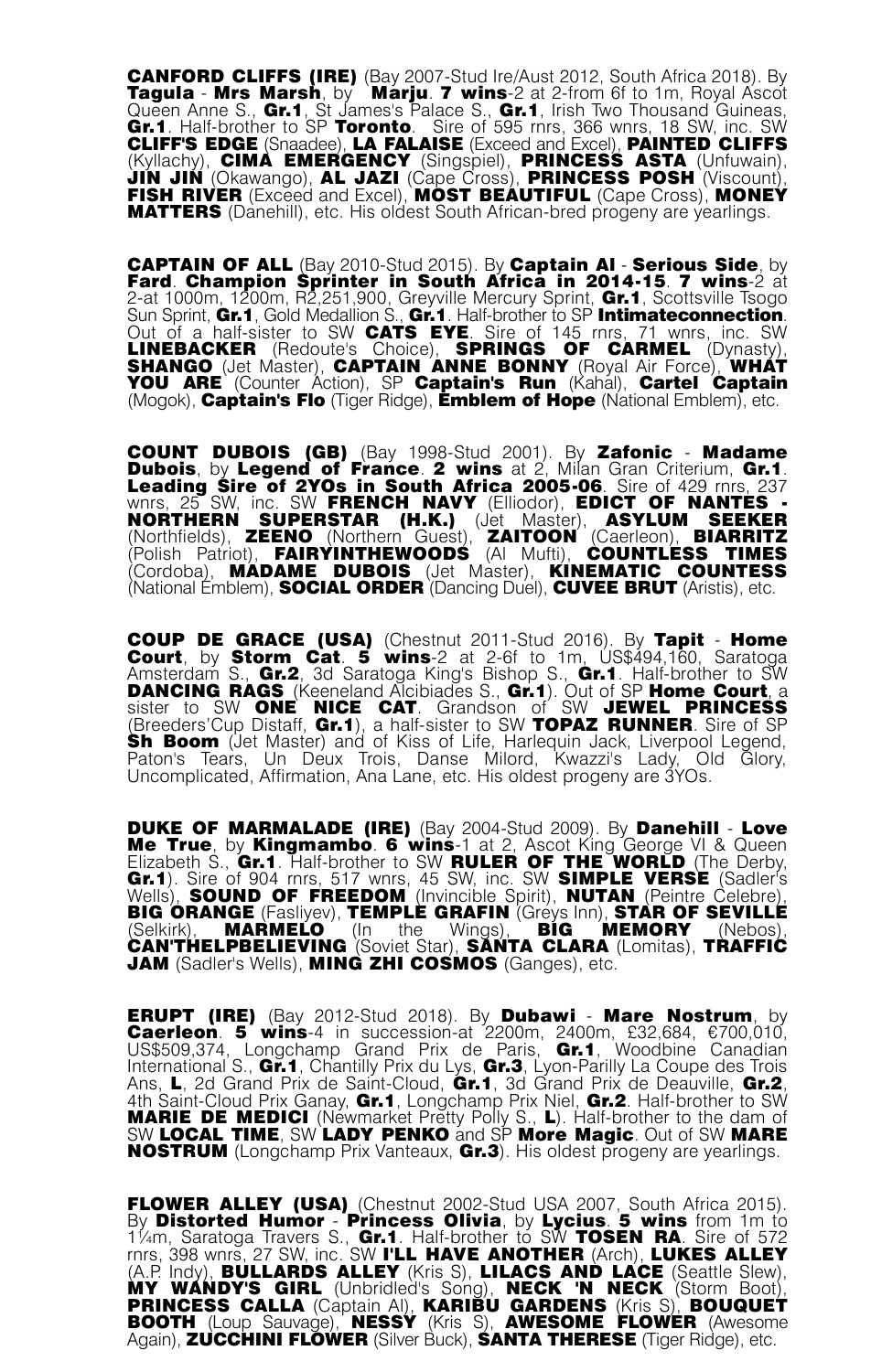FUTURA (Bay 2010-Stud 2016). By Dynasty - Scribblin' the Cat, by **FUTURA** (Bay 2010-Stud 2016). By **Dynasty - Scribblin' the Cat**, by **Badger's Drift. Horse of the Year in South Africa in 2014-15. 9 wins from 1200m to 2000m, R4,337,575, Kenilworth J&B Metropolitan H., Gr.1, Queen's P.,** (Kenilworth Paddock S., Gr.1). Sire of 54 rnrs, 23 wnrs, inc. SW NOURBESE (Victory Moon), WARRIOR (Commands), DINDINGWE (Jallad), DIESEL AND DUST (Jallad), SWEET FUTURE (Trippi), SP Jasmine (Diesis) and of Karnallie, Times New Roman, Avenir, Eliud, etc. His oldest progeny are 3YOs.

**GIMMETHEGREENLIGHT (AUS)** (Bay 2008-Stud 2012). By More Than<br>Ready - Yes She Can Cancan, by Canny Lad. 6 wins-4 at 2-from 1000m<br>to 1600m, Kenilworth Queen's P., Gr.1. Half-brother to SW OFCOURSEICAN.<br>Leading South African to 1600m, Kenilworth Queen's P., Gr.1. Half-brother to SW OFCOURSEICAN.<br>Leading South African First Season Sire in 2015-16. Sire of 420 rnrs, 257 wnrs, 33 SW, inc. SW GOT THE GREENLIGHT (Commands), YULONG **PRINCE** (Diktat), **GUNNER** (Captain AI), **BARAHIN** (Silvano), **GREEN**<br>PLAINS (Jet Master), THIRD RUNWAY (Black Minnaloushe), **NATIONAL**<br>PARK (Camden Park), GIMME SIX (Mujadil), ECSTATIC GREEN<br>(Ashtontown), LA BELLA MIA (J

GLOBAL VIEW (USA) (Brown 2011-Stud 2016). By Galileo - Egyptian **GLOBAL VIEW (USA)** (Brown 2011-Stud 2016). By **Galileo - Egyptian**<br>Queen, by Storm Cat. 3 wins-2 at 2-6½f to 8½f, US\$470,227, Churchill<br>Downs American Turf S., Gr.2, Hollywood Park Generous S., Gr.3, 4th Arlington Park Secretariat S., **Gr.1**. Out of a half-sister to SW **A.P. WARRIOR** (Santa Anita<br>San Felipe S., **Gr.2**). Grandson of SW **WARRIOR QUEEN**, a half-sister to SW Park Secretariat S., Gr.1. Out of a half-sister to SW A.P. WARRIOR (Santa Anita<br>San Felipe S., Gr.2). Grandson of SW WARRIOR QUEEN, a half-sister to SW<br>CHERS ROCK. Sire of SW GLOBAL DRUMMER (Kilconnel), SOUND<br>CHECK (Nation Gayleactic Star, Global Ash, Arabian View, etc. His oldest progeny are 3YOs.

IDEAL WORLD (USA) (Bay 2005-Stud 2010). By Kingmambo - Banks<br>Hill, by Danehill. 4 wins from 1950m to 2500m, Deauville Prix de Reux, L.<br>Half-brother to SW ROMANTICA. Sire of 314 rnrs, 205 wnrs, 26 SW, inc. SW RAINBOW BRIDGE (Jet Master), SMART CALL (Horse Chestnut), SAMURAI<br>WARRIOR (Casey Tibbs), VISTULA (Second Empire), HERMOSO MUNDO<br>(Fitzcarraldo), MOUNT LAUREL (Fort Wood), INVERROCHE (National Assembly), SARAGON (Jallad), ZEN ARCADE (Var), CAPE SPEED (Strike<br>Smartly), ZANTE (Western Winter), CORAL BAY (Fort Wood), HELEN'S IDEAL (Fort Wood), ONESIE (Rich Man's Gold), CAT DADDY (Black Minnaloushe), etc.

JACKSON (Bay 2008-Stud 2014). By Dynasty - Moonlit Prairie, by Cozzene. 6 wins from 1400m to 2000m, R2,366,255, Greyville Daily News 2000 S., Gr.1, Champions Cup, Gr.1, Kenilworth Cape Derby, Gr.1, 2d Kenilworth Queen's P., **Gr.1**-twice. Brother to SW **HEARTLAND** (Greyville Byerley Turk P.,<br>**Gr.3**). Half-brother to SW JADE BAY. Sire of 157 rnrs, 68 wnrs, inc. SW<br>PRETTY YOUNG THING (Commands), EVA EILEEN (Captain Al), SP Can You Feel It (Windrush), Mr Crumford (Captain Al), Baby Shooz (Western Winter), Flame Tree (Danehill Dancer), Action Jackson (Jet Master), **Dynamite Jack** (Beautiful Crown), Heaven's Embrace (Arch), etc.

JAY PEG (Bay 2003-Stud 2009). By Camden Park - Laptop Lady, by Al Mufti. Champion 3YO Colt in South Africa in 2006-07. Equus International Horse of the Year. 10 wins-3 at 2-from 1400m to 2000m, Nad al Sheba Dubai University of the Neutropy. By Calmeter Fark - Lapsub Paus International<br>Horse of the Year. 10 wins-3 at 2-from 1400m to 2000m, Nad al Sheba Dubai<br>Duty Free, Gr. 1. Half-brother to SW CYBER CASE. Sire of 335 nns, 199 wms,<br>

MASTER OF MY FATE (Bay 2009-Stud 2014). By Jet Master - Promisefrommyheart, by Elliodor. 6 wins from 1200m to 1800m, Kenilworth<br>Peninsula H., Gr.2. Half-brother to SW JUSTTHEWAYYOUARE. Out of SW **PROMISEFROMMYHEART**. Sire of 255 rnrs, 147 wnrs, inc. SW TEMPTING<br>FATE (Var), SENTBYDESTINY (Badger Land), TWIST OF FATE (Counter<br>Action), BASADI FAITH (Captain Al), AFRICAN ADVENTURE (Fort Wood),<br>ZARINA (Kitalpha), INDI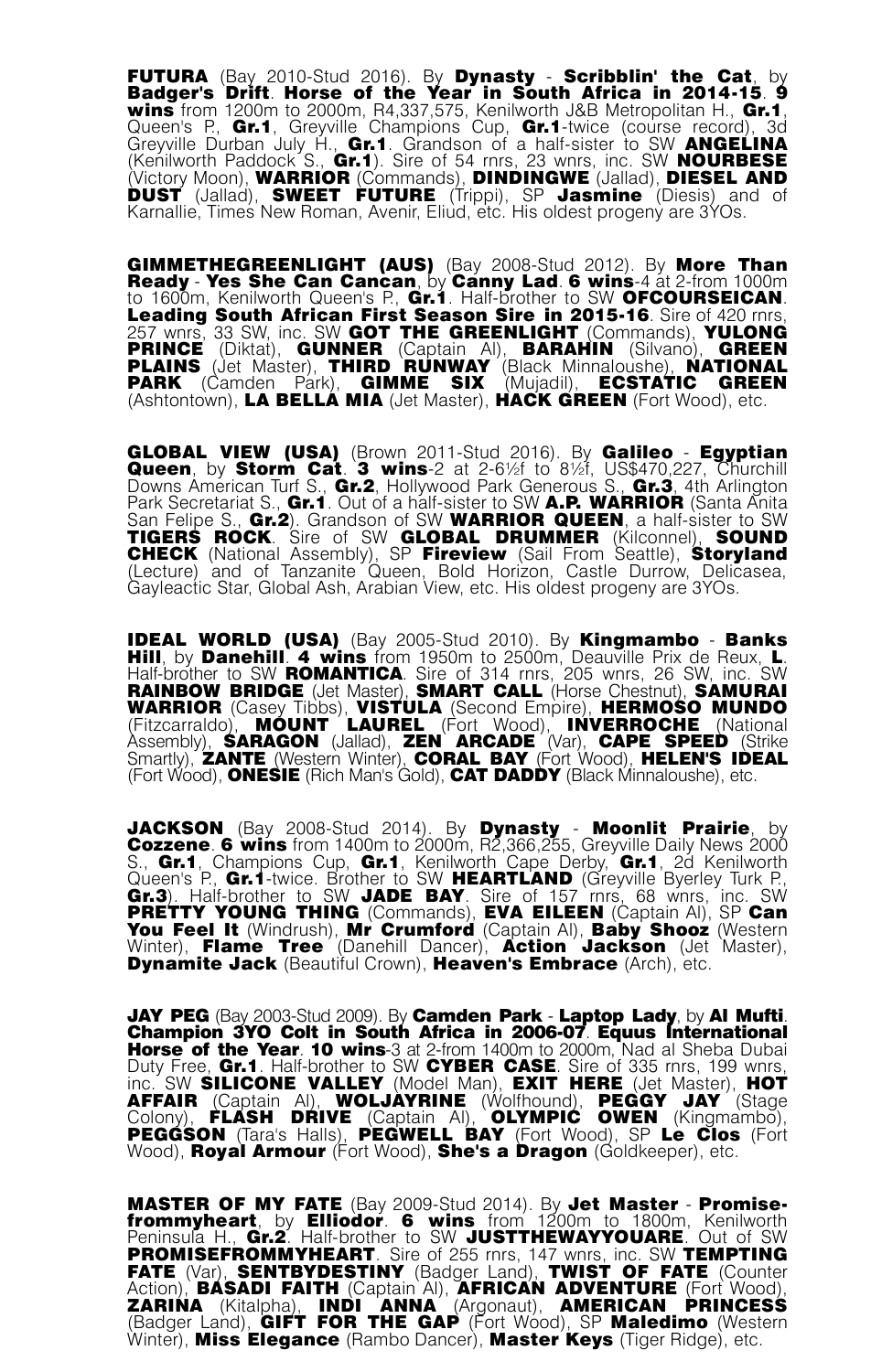ORATORIO (IRE) (Bay 2002-Stud 2006). By Danehill - Mahrah, by **ORATORIO (IRE)** (Bay 2002-Stud 2006). By **Danehill - Mahrah**, by<br>Vaguely Noble. 6 wins-4 at 2-from 1200m to 2000m, Sandown Eclipse S.,<br>Gr.1 Half-brother to SW FAHIM Sire of 1252 rnrs. 790 wnrs. 59 SW inc. SW Gr.1. Half-brother to SW FAHIM. Sire of 1252 rnrs, 790 wnrs, 59 SW, inc. SW<br>RAVE • MILITARY ATTACK (H.K.) (Dancing Brave), BIZ THE NURSE (Tobougg), BANCHEE (Spectacularphantom), BEETHOVEN (Sadler's Wells), VAN HALEN (Lecture), MOURINHO (Generous), MANAWANUI (Filante),<br>TEMIDA (Red Ransom), CHERRY COLLECT (Hernando), VIZTORIA<br>(Darshaan), LOLLY FOR DOLLY (Chester House), DIVINE ODYSSEY<br>(Dynasty), KING TORUS (Mujadil), SNAPSCAN

PATHFORK (USA) (Bay 2008-Stud 2012). By Distorted Humor - Visions of Clarity, by Sadler's Wells. Champion 2YO Colt in Ireland in 2010. Undefeated in 3 starts at 2, Curragh National S., Gr.1. Out of SW VISIONS OF CLARITY. Sire of 235 rnrs, 149 wnrs, 10 SW, inc. SW MIGHTY<br>HIGH (Shamardal), MARCHINGONTOGETHER (Montjeu), MR FLOOD<br>(Jallad), JET START (Jet Master), MY FRIEND LEE (West Man), RED<br>CHESNUT ROAD (Fort Wood), FOOLS

POMODORO (Bay 2008-Stud 2014). By Jet Master - Golden Apple, by Northern Guest. 8 wins from 1150m to 2450m, Greyville Durban July H., **POMODORO** (Bay 2008-Stud 2014). By **Jet Master - Golden Apple**, by **Northern Guest. 8 wins** from 1150m to 2450m, Greyville Durban July H., Gr.1. Half-brother to SW GOLDEN CHARIOT. Leading South African First Season Sire i Putontheredlight (Western Winter), Westlife (Silvano), Barzalona (Captain Al), **Social Image** (London News), **Indlamu** (Victory Moon), etc.

QUASILLO (GER) (Chestnut 2012-Stud in Germany 2017, South Africa 2017). By Sea the Stars - Quetena, by Acatenango. Champion 3YO in **QUASILLO (GER)** (Chestnut 2012-Stud in Germany 2017, South Africa 2017).<br>By Sea the Stars - Quetena, by Acatenango. Champion 3YO in<br>Germany in 2015 (Int.). 2 wins at 2000m, 2200m in Germany, Hannover<br>Rayarian Classic Gr.3 Bavarian Classic, Gr.3, 2d Hannover Maxios Trophy, Gr.3. Half-brother to SW QUERARI (Rome Premio Presidente della Repubblica, Gr.1), SW QUIDURA (Woodbine Canadian S.,  $Gr.2$ ) and SW SHARJA BRIDGE (Doncaster Mile, L). Half-brother to the dam of SW QUALISAGA. Out of SP Quetena, a half-sister<br>to SW QUILANGA, SW QUININDO and SW QUIZOTE. Grandson of SW<br>QUEBRADA. Sire of Miss Putin, etc. His oldest South Af-bred progeny are 2YOs.

QUERARI (GER) (Bay 2006-Stud 2011). By Oasis Dream - Quetena, by Acatenango. 5 wins-1 at 2, Rome Premio Presidente della Repubblica, Gr.1.<br>Half-brother to SW QUIDURA and SW QUASILLO. Sire of 358 rnrs, 228 wnrs, 23 SW, inc. SW QUERARI FALCON (Crimson Waves), HEAD HONCHO (Captain AI), KANGAROO JACK (Model Man), MONKS HOOD -<br>GRACEANDMERCY (H.K.) (Camden Park), COCKNEY PRIDE (Rakeen),<br>RIO QUERARI (Windrush), WONDERWALL (Silvano), COSMIC LIGHT<br>(Silvano), MILL QUEEN (Grey Eminence), PINNACLE P KAMPALA CAMPARI (Captain Al), PLEASEDTOMEETYOU (Fort Wood), etc.

RAFEEF (AUS) (Brown 2012-Stud 2017). By Redoute's Choice - National RAFEEF (AUS) (Brown 2012-Stud 2017). By Redoute's Choice - National<br>Colour, by National Assembly. 6 wins 1000m to 1400m, R1,193,325,<br>Turffontein Computaform Sprint, Gr.1, Hawaii S., Gr.2, 2d Turffontein Wolf Power<br>H., L, 4 (Turffontein South African Nursery, Gr.1). Out of SW NATIONAL COLOUR<br>(Turffontein Computaform Sprint H., Gr.1). Grandson of SW RAINBOW CAKE. Sire of 17 rnrs, 7 wnrs, inc. Mounia, Bella Chica, Civil Rights, Darjeeling, Dockofthebay, Ravensthorpe, Star of the West and of the placegetters Chief Rafeef, Franca, Master Archie, Zambaq, etc. His oldest progeny are 2YOs.

ROYAL MO (USA) (Bay 2014-Stud 2018). By Uncle Mo - Royal Irish Lass, by Saint Ballado. 2 wins-1 at 2-at 1m, 8½f, US\$267,200, Santa Anita Robert B Lewis S., Gr.3, 3d Santa Anita Derby, Gr.1. Half-brother to SW TARA FROM THE CAPE (Delaware Park Thomas (Tuck) Greene Memorial S., L). Out of a half-sister to SW BLUSHING IRISH (Fàir Grounds Black Gold H., L), SW<br>IRISH ART (Santa Anita Uniformity S., L) and to the dam of SP Powerfulattraction and SP Legacy Reserve. Grandson of SW IRISH LINNET (Belmont New York H., Gr.2). Related to SW DOKU. Same family as SW<br>GRAUNUAILE, SW AUTUMN SUNSET, etc. His oldest progeny are yearlings.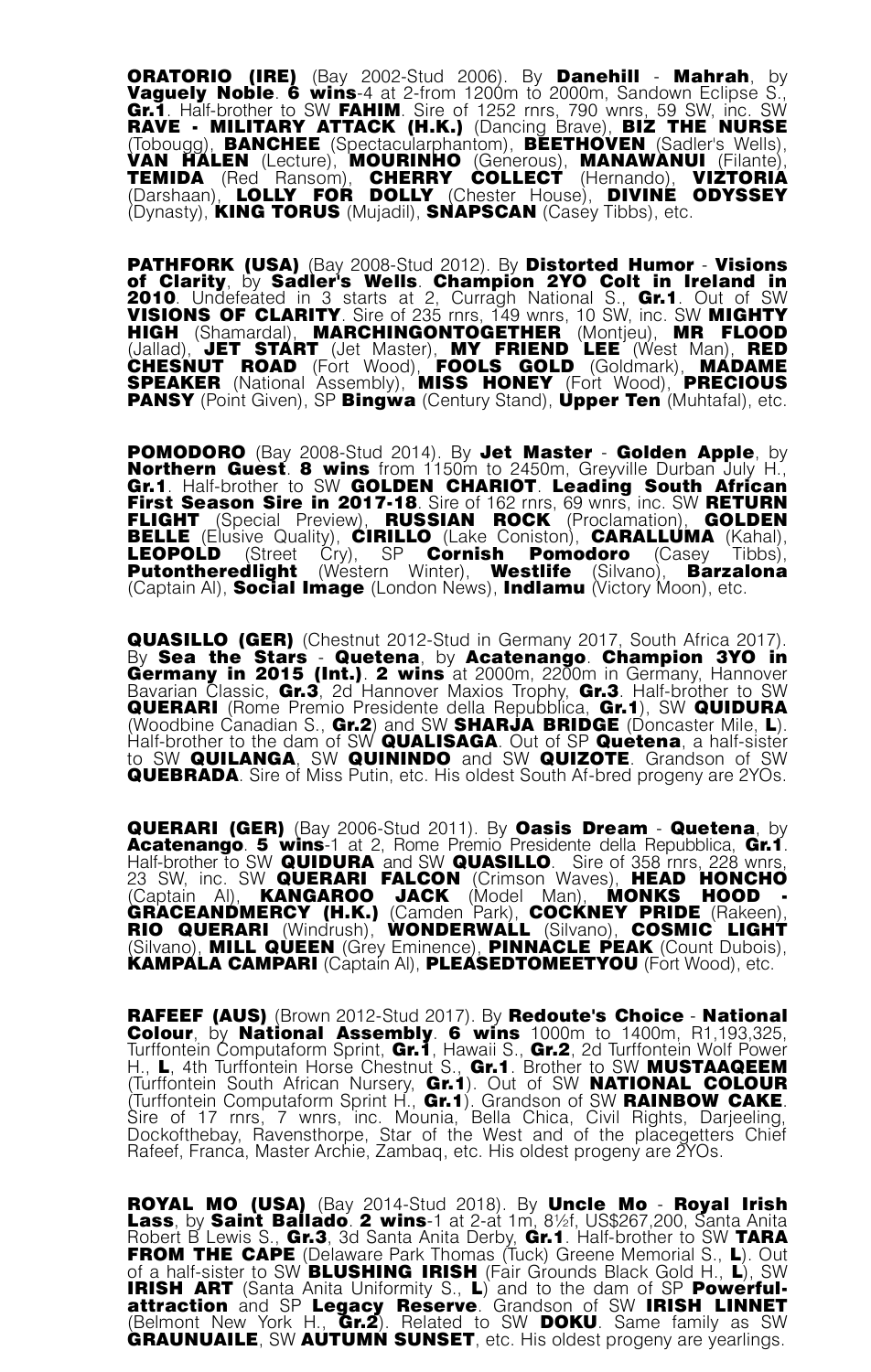THE UNITED STATES (IRE) (Chestnut 2010-Stud 2017). By Galileo -<br>Beauty is Truth, by Pivotal. 7 wins-1 at 2-1400m to 2500m, €62,115,<br>A\$2,024,300, HK\$660,000, ATC Ranvet S., Gr.1, MVRC Schweppes Crystal Mile, Gr.2, Moonee Valley Cup, Gr.2, Leopardstown Enterprise S., Gr.3, 2d ATC<br>Queen Elizabeth S., Gr.1, VRC Blamey S., Gr.2, MRC Naturalism S., Gr.3, 3d<br>ATC Ranvet S., Gr.1, MRC Peter Young S., Gr.2, 4th ATC Queen Elizabeth S.,<br> Gr.1) and SW HERMOSA (The One Thousand Guineas, Gr.1). Half-brother to SW FIRE LILY. Sire of SW SHEELA (Trippi), etc. His oldest progeny are 2YOs.

TIME THIEF (AUS) (Bay 2005-Stud Australia 2010, South Africa 2015). By Redoute's Choice - Procrastinate, by Jade Hunter. 2 wins at 1000m, 1200m, MRC Zeditave S., L. Half-brother to SW LAISSERFAIRE. Sire of 276 rnrs, 175 wnrs, inc. SW **IN HER TIME** (Zeditave), **IN GOOD TIME** (Strategic), **VOLKOFF** (Metal Storm), **HAPPY CASH** (Snowland), **ROM BARO** KINGSFIELD (H.K.) (Our Maizcay), TEMPS VOLEUR (Jeune), SP<br>Macthief - Ms Ally (H.K.) (Trippi), Star Reflection (Son of Briartic),<br>Tumbler (Spartacus), Working From Home (Seattle Slew), Sudden<br>Wealth (End Sweep),CopyWatch -

TRIPPI (USA) (Bay 1997-Stud 2002). By End Sweep - Jealous Appeal, by<br>Valid Appeal. 7 wins from 61 to 9f, Belmont Vosburgh S., Gr.1. Champion Sire<br>in South Africa in 2015-16. Sire of 982 rns, 785 wnrs, 81 SW, inc. SW<br>INARA FALCON (French Deputy), GOLD STANDARD (Model Man), etc.

TWICE OVER (GB) (Bay 2005-Stud 2013). By Observatory - Double Crossed, by Caerleon. Champion Older Male in Europe in 2010. 12 wins-2 at 2-from 1600m to 2100m, Sandown Eclipse S., Gr.1. Out of SW DOUBLE CROSSED. Sire of 264 rnrs, 133 wnrs, inc. SW DO IT AGAIN (Casey Tibbs), SAND AND SEA (Spectrum), DOUBLEMINT (Tale of the Cat), MOON IN JUNE (Kingmambo), RUN RED (Lizard Island), SP Ballet Shoes (Thunder Gulch), **Invidia** (Parade Leader), Over the Odds (Rich Man's Gold),<br>Retro Effect (Roi Normand), Libra (Captain Al), Twice as Smart (Strike Smartly), **Mazikeen** (Black Minnaloushe), **On the Double** (Var), etc.

VAR (USA) (Brown 1999-Stud 2005). By Forest Wildcat - Loma Preata. by Zilzal. 7 wins to 1200m, Longchamp Prix de l'Abbaye de Longchamp, Gr.1.<br>Leading South African 2YO Sire twice. Sire of 741 mrs, 547 wnrs, 53<br>SW, inc. SW VARIETY CLUB (Secret Prospector), VIA AFRICA (Qui Danzig),<br>VAL DE R (Jet Master), SOMMERLIED (Pentire), VILLANDRY (Complete Warrior),<br>CONTADOR (Fort Wood), AUGUST RUSH (Huntingdale), SCHIPPERS (Count Dubois), VARS VICKY (Captain Al), A WOMENS WAY (Windrush), etc.

VERCINGETORIX (Bay 2009-Stud 2015). By Silvano - National Vixen, by<br>National Assembly. 7 wins from 1400m to 2000m, Greywile Daily News 2000<br>S., Gr.1. Half-brother to SW TRINITY HOUSE (Kenilworth Fillies Nursery, Gr.3).<br>Sir WARRIOR (Jet Master), IKIGAI (Al Mufti), SEEKING THE STARS (Count<br>Dubois), AMBIORIX (Indigo Magic), CELTIC VOYAGER (Black Minnaloushe), HOOVES OF TROY (Mogok), MOUNT ANDERSON (Al Mufti), SEEHAAM (Al Mufti), VIKING MOON (Untouchable), SP Forever Mine (Spectrum), Nartije (Galileo), Rascallion (Jet Master), Astrix (Victory Moon), etc.

WHAT A WINTER (Bay 2007-Stud 2013). By Western Winter - Waseela, by Ahonoora. 15 wins-1 at 2, Turffontein Computaform Sprint H., Gr.1. Half-brother to SW WHAT A QUESTION. Leading South African First WHAT A WINDER (Lay 2007-3000 2015). By WESTERN WHERE THE SAME Althonora. 15 wins-1 at 2, Turffontein Computation Sprint H., Gr.1.<br>Half-brother to SW WHAT A QUESTION. Leading South African First<br>Season Sire in 2016-17. Sire WINTER HELLO (Dominion Royale), SARAH (Dupont), etc.